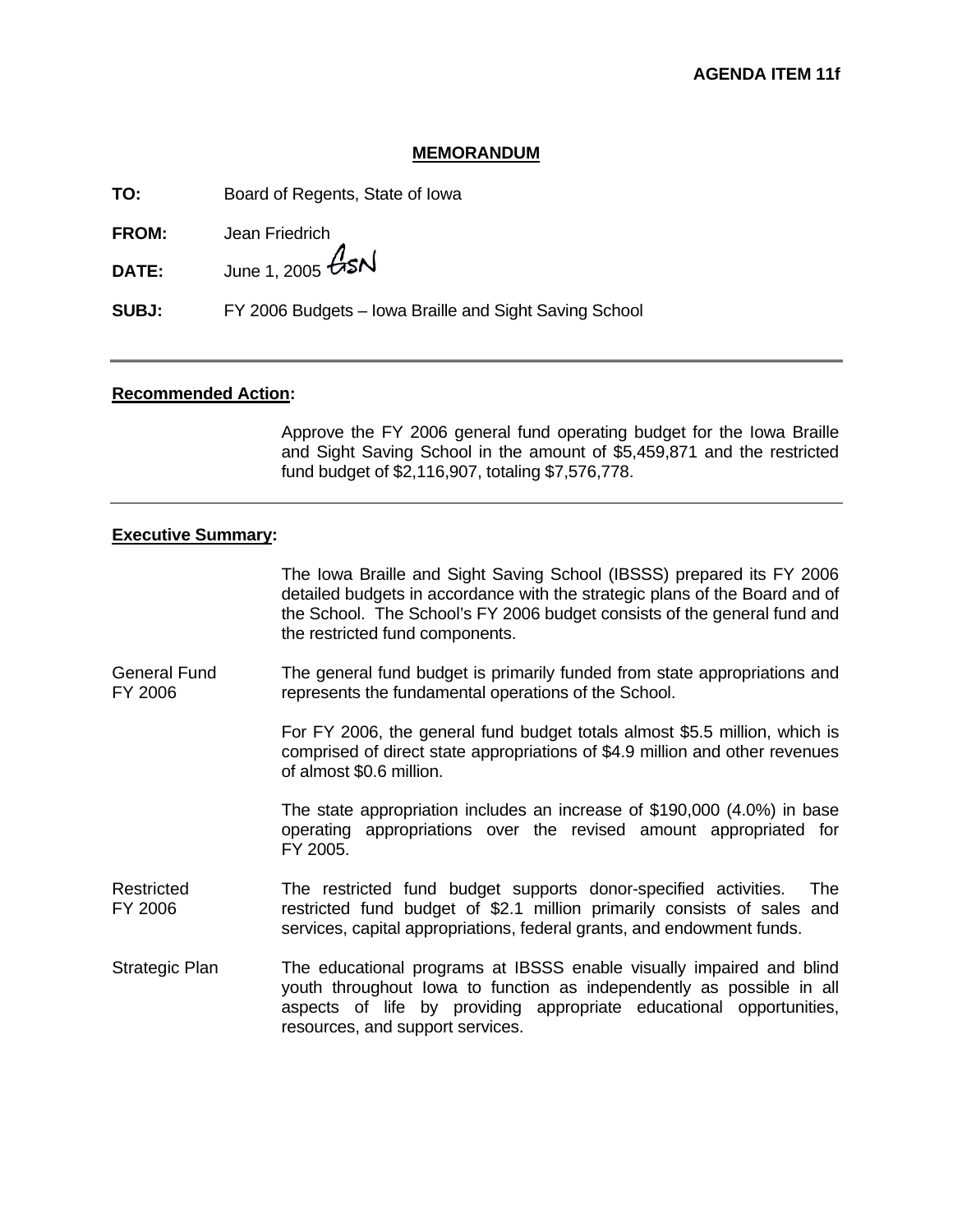The School is in its third year of its 2003 – 2007 Strategic Plan that was approved by the Board in January 2003 and includes the following four strategic planning goals:

| Quality Programs for the Visually Impaired<br>$\bullet$ | \$3,519,269 |
|---------------------------------------------------------|-------------|
| <b>Early Childhood Services</b>                         | 199,998     |
| • Literacy                                              | 1,060,130   |
| <b>Collaborative Efforts</b>                            | 680,474     |
| Total                                                   | \$5,459,871 |

### **Background:**

- Purpose The Iowa Braille and Sight Saving School provides direct educational services to children and youth in the state of Iowa with visual impairments who require the comprehensive programs provided by the School, whether enrolled as residential students or as part of the outreach program of the School.
- Board Budget Process In prior years, the budget process included a series of budgetary presentations to the Board to allow the Board time to consider institutional plans and provide guidance prior to final approval of budgets.

In May, the Board considered key budgetary issues to provide budget guidance to the institutions. This month, the Board receives the final general and restricted fund budgets for approval.

### **Analysis:**

### **General Fund**

Program **Descriptions** The FY 2006 \$5.5 million general fund budget is focused around the following two academic programs:

- Residential Extends the normal school day into the evenings, focusing on daily living skills, recreation, and many other educational activities.
- Outreach Provides numerous specialized support services to visually impaired and blind students who attend school in their local school districts.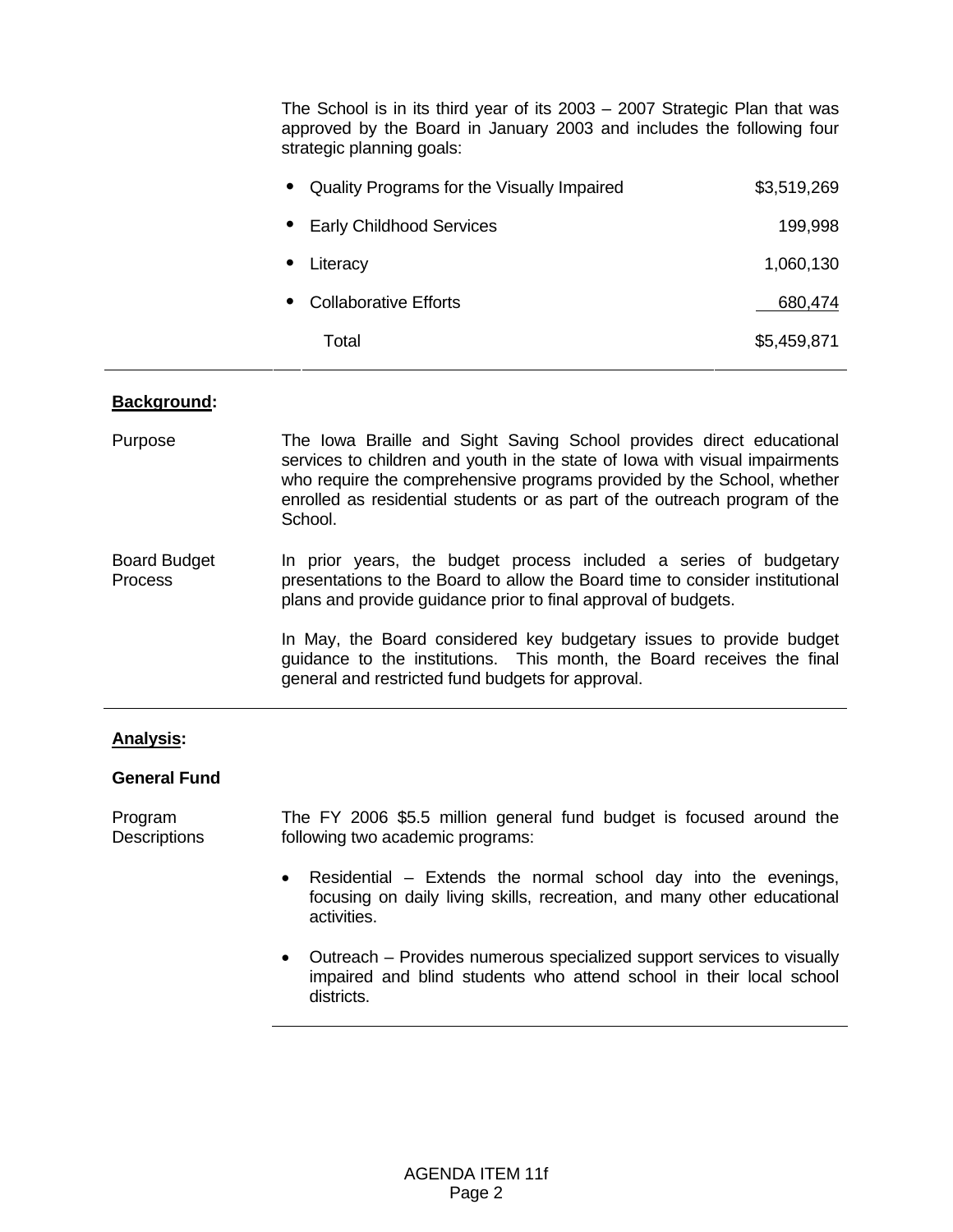# General Fund Budget Comparison

|                                  | FY 2005            | FY 2006            |                  |
|----------------------------------|--------------------|--------------------|------------------|
|                                  | Final              | Proposed           |                  |
|                                  | <b>Budget</b>      | <b>Budget</b>      | Change           |
| <b>REVENUES</b>                  |                    |                    |                  |
| <b>General Appropriations</b>    | \$4,737,675        | \$4,930,295        | $$192,620^{(1)}$ |
| Other (DOE Funds) <sup>(2)</sup> | 88,643             | 88,643             |                  |
| <b>Federal Support</b>           | 234,450            | 269,868            | 35,418           |
| <b>Reimbursed Indirect</b>       | 70,817             | 106,279            | 35,462           |
| Costs                            |                    |                    |                  |
| <b>Sales and Services</b>        | 35,813             | 41,109             | 5,296            |
| Other Income                     | 20,039             | 18,677             | $-1,362$         |
| Interest                         | 3,500              | 5,000              | 1,500            |
| Total                            | \$5,190,937        | \$5,459,871        | \$268,934        |
| <b>EXPENDITURES</b>              |                    |                    |                  |
| <b>Salaries</b>                  | \$4,307,434        | \$4,477,634        | \$170,200        |
|                                  |                    |                    |                  |
| <b>Supplies and Services</b>     | 564,369            | 631,103            | 66,734           |
| <b>Utilities</b>                 | 125,165            | 185,165            | 60,000           |
| <b>Building Repairs</b>          | 110,257            | 87,257             | $-23,000$        |
| Equipment                        | 50,500             | 45,500             | $-5,000$         |
| <b>Auditor of State</b>          | 26,000             | 26,000             |                  |
| <b>Library Acquisitions</b>      | 7,212              | 7,212              |                  |
| Total                            | <u>\$5,190,937</u> | <u>\$5,459,871</u> | <u>\$268.934</u> |

Represents \$2,620 appropriation distribution from Department of Administrative Services in FY 2005 after the budget was approved and \$190,000 state appropriation increase for FY 2006.

(2) State funding through the Iowa Department of Education for Educational Excellence.

Revenue Sources For FY 2006, the IBSSS budget totals almost \$5.5 million and includes:

- Direct state operating appropriations of \$4.9 million, a \$0.2 million increase over last year's appropriation.
- The FY 2006 appropriation increase represents an increase of 4.0%, comparable to the allowable growth for other K-12 schools.
- An allocation of state funds of \$88,643 received indirectly through the Iowa Department of Education for Phases I, II, and III of the state's Educational Excellence Program.
- Federal support of \$269,868, a \$35,418 (15.1%) increase over last year in anticipation of an increase of state vision grant funding primarily for early childhood services and increased salary costs for a state vision consultant. This money is passed through the Iowa Department of Education to the School.
- Sales and services of \$41,109, a \$5,296 (14.8%) increase from last year primarily due to assisting Area Education Agencies with Braille production in addition to anticipated vehicle sales.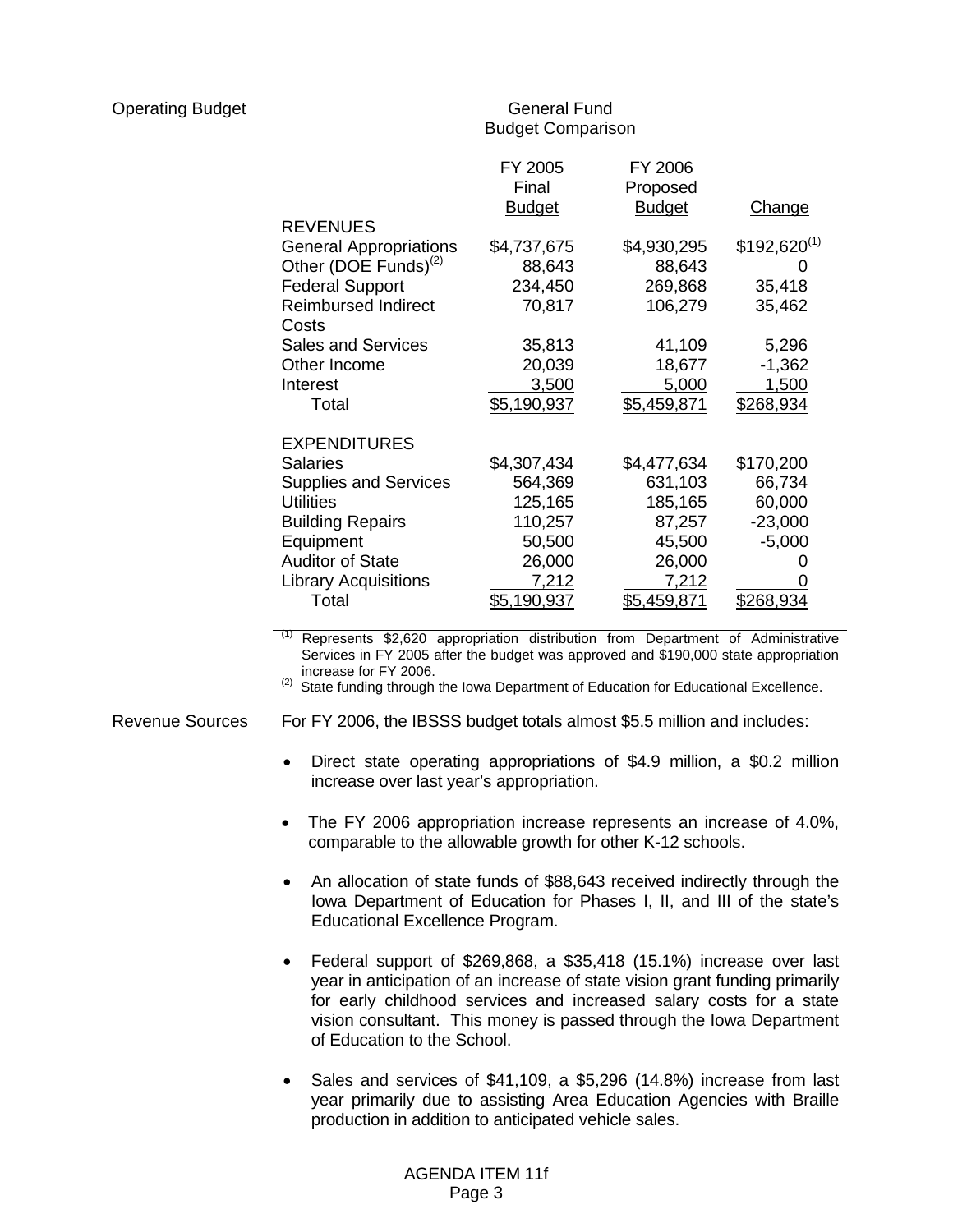• Interest of \$5,000, an increase of \$1,500 over last year due to higher than anticipated interest rates.

Salary Action To meet the state salary policy, IBSSS included the following salary actions in its budget:

Faculty:

- The matrix base salary will increase by 3.3% with no change to the step or track percentages. Average salary increases will be 5.1%;
- Eligible faculty will be provided one step on the salary matrix and progression within the faculty matrix for increased levels of education;
- Extra–curricular stipends (based on percentage of base pay) reflect minimal fiscal impact over FY 2005.
- Academy for Certification of Vision, Rehabilitation, and Education Professionals (ACVREP) Certification stipends will remain at \$900.

Professional and Scientific:

• The salary matrix will be increased by 3.0% at the minimum and 3.0% at the maximum. Average merit salary increases, excluding equity and promotional adjustments, will be 4.5%.

General Service:

- Employees at the top of their pay grade will receive an additional 2.5% on April 1, 2006; and
- Employees will also receive an increase of 4.5% on their anniversary/eligibility date.

Institutional Officials:

• Salary increases will be based on merit and average 4.5%.

Programmatic Reallocations Reallocations assist the School in achieving its primary mission and strategic plan. The FY 2006 budget reflects internal programmatic reallocations totaling \$102,514 on a FY 2005 revised base of \$5,190,937.

> The reallocations represent about 2.0% of the revised FY 2005 general fund budget.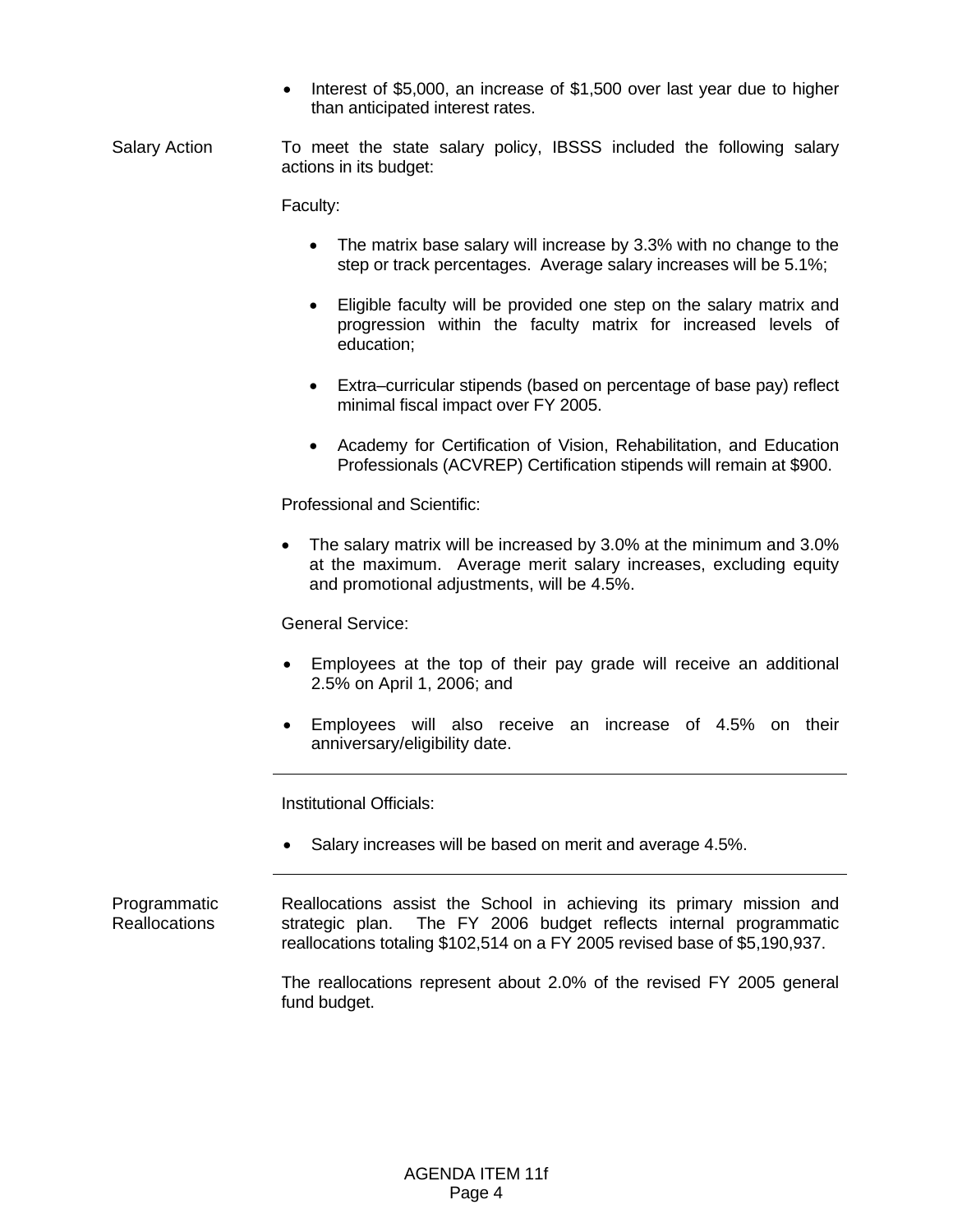| Reallocations include shifting resources from the superintendent and<br>reallocating the dollars to cover mandatory cost increases of: |          |                                      |
|----------------------------------------------------------------------------------------------------------------------------------------|----------|--------------------------------------|
| Salary shortfall;<br>$\bullet$                                                                                                         |          |                                      |
| Utilities and gasoline; and                                                                                                            |          |                                      |
| Workers' compensation premiums.                                                                                                        |          |                                      |
| Preliminary FY 2006 General Fund Budget<br><b>Summary of Reallocations</b>                                                             |          |                                      |
| From:                                                                                                                                  |          |                                      |
| Superintendent<br><b>Total Reallocations</b>                                                                                           |          | <u>\$102,514</u><br><u>\$102,514</u> |
| To:                                                                                                                                    |          |                                      |
| <b>Mandatory Cost Increases:</b>                                                                                                       |          |                                      |
| <b>Salary Shortfall</b>                                                                                                                | \$13,734 |                                      |
| <b>Utilities and Gasoline</b>                                                                                                          | 60,000   |                                      |
| <b>Workers' Compensation</b>                                                                                                           | 28,780   |                                      |
| <b>Total Reallocations</b>                                                                                                             |          |                                      |

Restricted Fund<br>Budget

Restricted funds are segregated from IBSSS's general fund budget.

|                                                                                                                                                        | <b>Restricted Fund</b><br><b>Budget Comparison</b>          |                                                                           |  |
|--------------------------------------------------------------------------------------------------------------------------------------------------------|-------------------------------------------------------------|---------------------------------------------------------------------------|--|
| <b>REVENUES</b>                                                                                                                                        | FY 2005<br><b>Final Budget</b>                              | FY 2006<br><b>Proposed Budget</b>                                         |  |
| <b>Outreach Service Billings</b><br><b>State Capital Appropriations</b><br><b>Federal Grants</b><br>Endowment Funds<br>Total                           | \$1,216,229<br>115,000<br>222,290<br>180,295<br>\$1,733,814 | \$1,438,735<br>173,000<br>269,672<br>235,500<br>\$2,116,907               |  |
| <b>EXPENDITURES</b><br><b>Salaries</b><br><b>Supplies and Services</b><br><b>Building Repairs</b><br>Equipment<br><b>Library Acquisitions</b><br>Total | \$1,332,342<br>216,972<br>174,500<br>10,000<br>.733.814     | \$1,535,106<br>322,561<br>231,740<br>27,000<br>500<br>\$2 <u>.116,907</u> |  |